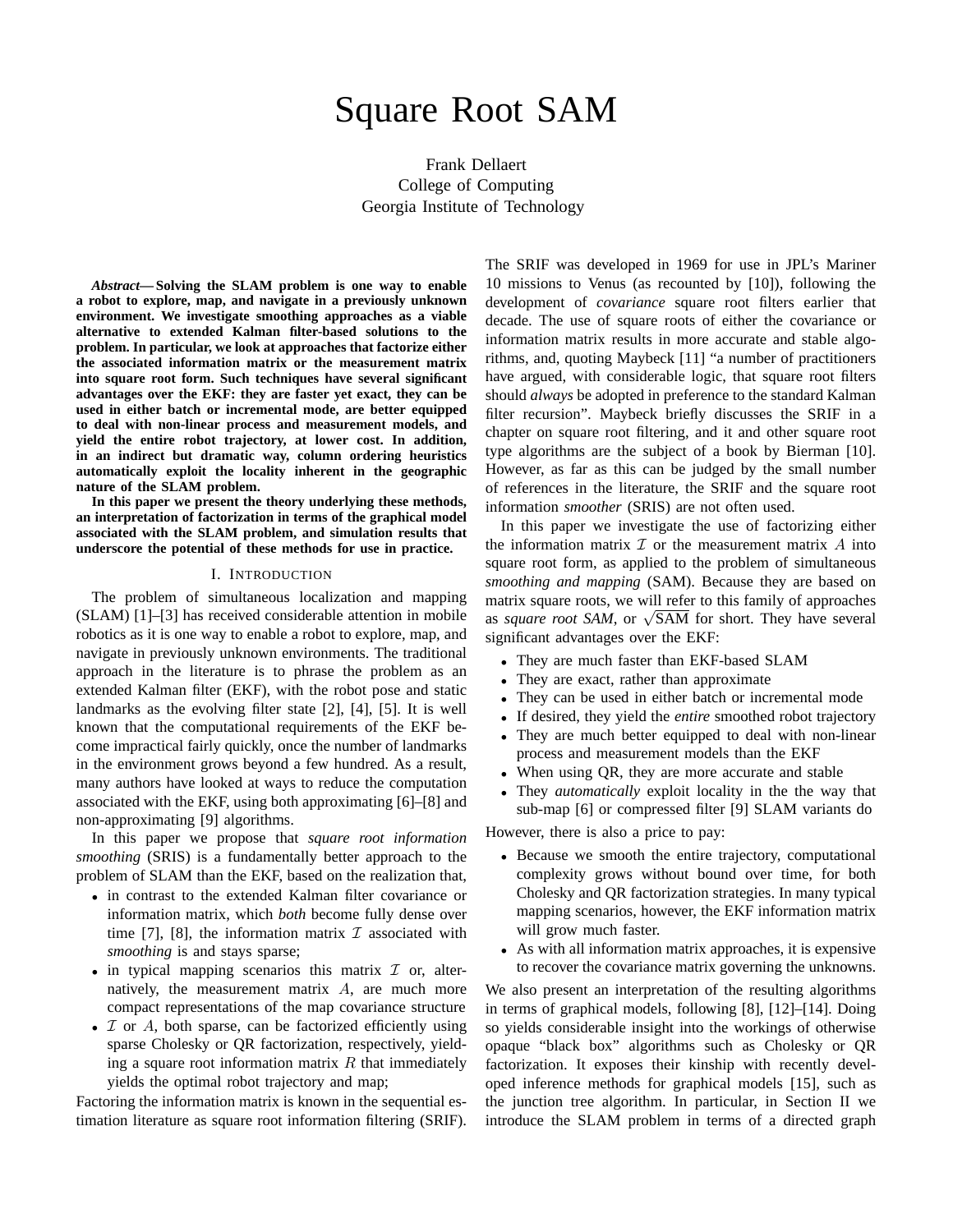

Fig. 1. A synthetic environment with 20 landmarks in which we simulated a robot taking 156 bearing and range measurements along a trajectory of 21 poses. Also shown are the mean and covariance matrices as estimated by an EKF. Note the effects of process and measurement noise.



Fig. 2. Bayesian belief network representation of the SLAM problem. The state  $x$  of the robot is governed by a Markov chain, on top, and the environment of the robot is represented at the bottom by a set of landmarks  $l$ . The measurements  $z$ , in the middle layer, are governed both by the state of the robot and the parameters of the landmark measured.

or belief net. However, to understand factorization, the view of smoothing in terms of an *undirected* Markov random field (MRF), introduced in Section V, is more appropriate. *By exploiting the SLAM-specific graph structure, we are able to immediately speed up factorization by a factor of 2.* We believe that even more efficient algorithms can be developed by viewing the problem as one of computation on a graph.

### II. SLAM BACKGROUND

SLAM refers to the problem of localizing a robot while simultaneously mapping its environment, illustrated in Figure 1. Below we assume familiarity with EKF-based approaches to SLAM [2], [4], [5]. In this section we introduce the SLAM problem and the notation we use, but we do not re-derive the extended Kalman filter. Rather, in Section III we immediately take a smoothing approach, in which both the map and the robot trajectory are recovered.

Following the trend set by FastSLAM and others [12], we formulate the problem by referring to a belief net representation. The model we adopt is shown in Figure 2. Here we denote

the state of the robot at the  $i^{th}$  time step by  $x_i$ , with  $i \in 0...M$ , a landmark by  $l_j$ , with  $j \in 1..N$ , and a measurement by  $z_k$ , with  $k \in 1..K$ . The joint probability model corresponding to this network is

$$
P(X, M, Z) =
$$
  
\n
$$
P(x_0) \prod_{i=1}^{M} P(x_i | x_{i-1}, u_i) \times \prod_{k=1}^{K} P(z_k | x_{i_k}, l_{j_k})
$$
 (1)

where  $P(x_0)$  is a prior on the initial state of the robot,  $P(x_i|x_{i-1}, u_i)$  is the *motion model*, parameterized by a control input  $u_i$ , and  $P(z|x, l)$  is the *landmark measurement model*. The above assumes a uniform prior over the landmarks l. Furthermore, it assumes that the data-association problem has been solved, i.e., that the indices  $i_k$  and  $j_k$  corresponding to each measurement  $z_k$  are known.

As is standard in the SLAM literature [2], [4], [5], we assume Gaussian process and measurement models [11], defined by

$$
x_i = f_i(x_{i-1}, u_i) + w_i \tag{2}
$$

where  $f_i(.)$  is a process model, and  $w_i$  is normally distributed zero-mean process noise with covariance matrix  $\Lambda_i$ , and

$$
z_k = h_k(x_{i_k}, l_{j_k}) + v_k \tag{3}
$$

where  $h_k(.)$  is a measurement equation, and  $v_k$  is normally distributed zero-mean measurement noise with covariance  $\Sigma_k$ . The equations above model the robot's behavior in response to control input, and its sensors, respectively.

For the prior  $P(x_0)$ , we will assume that  $x_0$  is given and hence it is treated as a constant below. This considerably simplifies the equations in the rest of this document. In addition, this is what is often done in practice: the origin of the coordinate system is arbitrary, and we can then just as well fix  $x_0$  at the origin. The exposition below is easily adapted to the case where this assumption is invalid.

Below we also need the first-order linearized version of the process model (2), given by

$$
x_i^0 + \delta x_i = f_i(x_{i-1}^0, u_i) + F_i^{i-1} \delta x_{i-1} + w_i \tag{4}
$$

where  $F_i^{i-1}$  is the Jacobian of  $f_i(.)$  at the linearization point  $x_{i-1}^0$ , defined by

$$
F_i^{i-1} \triangleq \frac{\partial f_i(x_{i-1}, u_i)}{\partial x_{i-1}}\bigg|_{x_{i-1}^0}
$$

Note that  $u_i$  is given and appears as a constant above. The linearized measurement equations are obtained similarly,

$$
z_k = h_k(x_{i_k}^0, l_{j_k}^0) + H_k^{i_k} \delta x_{i_k} + J_k^{j_k} \delta l_{j_k} + v_k \tag{5}
$$

where  $H_k^{i_k}$  and  $J_k^{j_k}$  are respectively the Jacobians of  $h_k(.)$ with respect to a change in  $x_{i_k}$  and  $l_{j_k}$ , and are evaluated at the linearization point  $(x_{i_k}^0, l_{j_k}^0)$ :

$$
H_k^{i_k} \stackrel{\Delta}{=} \frac{\partial h_k(x_{i_k}, l_{j_k})}{\partial x_{i_k}}\bigg|_{(x_{i_k}^0, l_{j_k}^0)} \quad J_k^{j_k} \stackrel{\Delta}{=} \frac{\partial h_k(x_{i_k}, l_{j_k})}{\partial l_{j_k}}\bigg|_{(x_{i_k}^0, l_{j_k}^0)}
$$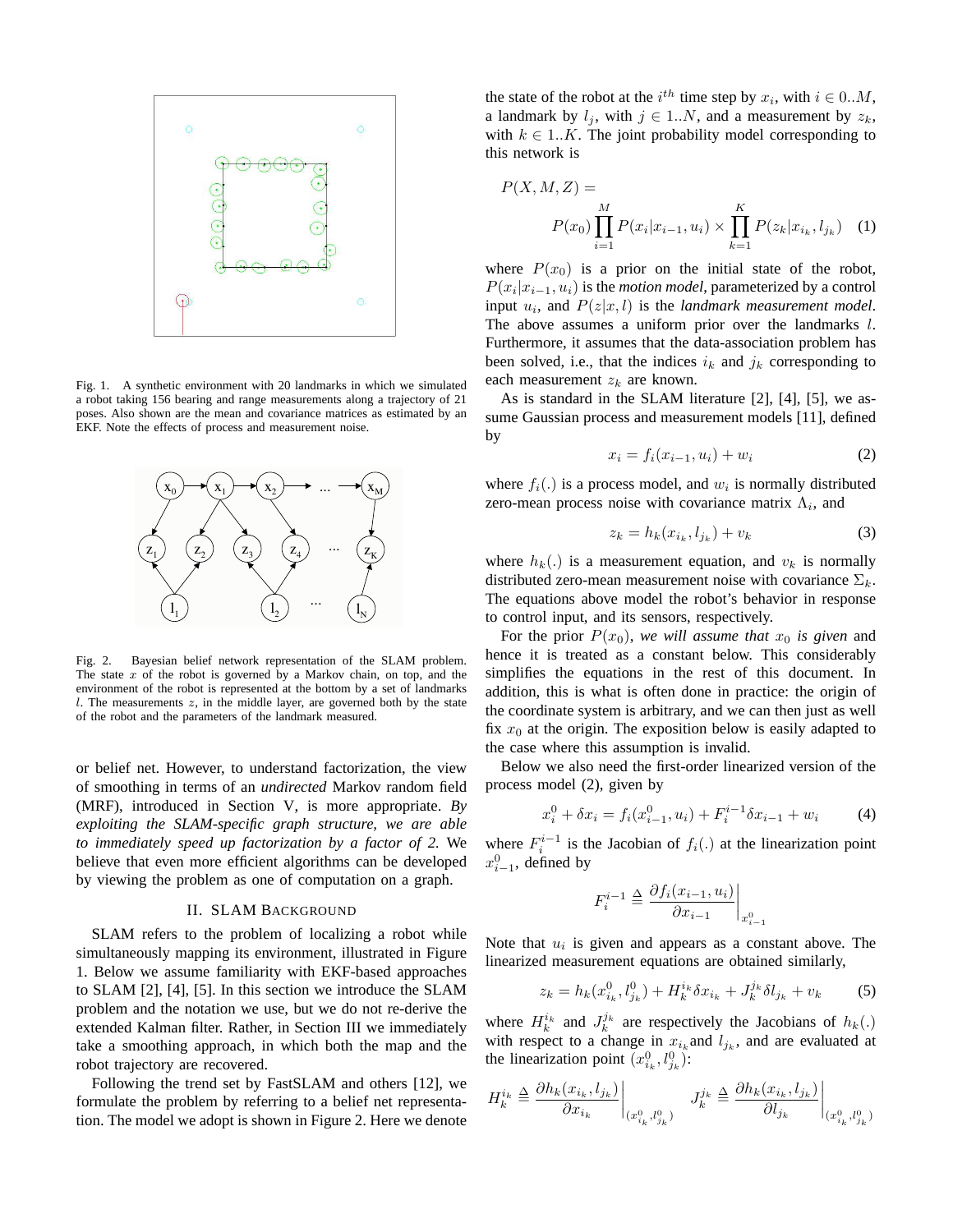### III. SMOOTHING SLAM AND LEAST SQUARES

We investigate smoothing rather than filtering, i.e., we are interested in recovering the maximum a posteriori (MAP) estimate for the *entire* trajectory  $X \triangleq \{x_i\}$  and the map  $L \triangleq \{l_j\}$ , given the measurements  $Z \triangleq \{z_k\}$  and control inputs  $U \triangleq \{u_i\}$ . Let us collect all unknowns in X and L in the vector  $\theta \triangleq (X, L)$ . Under the assumptions made above, we obtain the MAP estimate

$$
\theta^* \stackrel{\Delta}{=} \underset{\theta}{\text{argmax}} \quad P(X, L|Z) = \underset{\theta}{\text{argmax}} \quad P(X, L, Z)
$$

$$
= \underset{\theta}{\text{argmin}} \quad -\log P(X, L, Z)
$$

by solving the following non-linear least-squares problem:

$$
\sum_{i=1}^{M} ||x_i - f_i(x_{i-1}, u_i)||_{\Lambda_i}^2 + \sum_{k=1}^{K} ||z_k - h_k(x_{i_k}, l_{j_k})||_{\Sigma_k}^2
$$
 (6)

Here  $||e||_{\Sigma}^2 \triangleq e^T \Sigma^{-1} e$  is the squared Mahalanobis distance.

In practice one always considers a linearized version of this problem. If the process models  $f_i$  and measurement equations  $h_k$  are non-linear and a good linearization point is not available, non-linear optimization methods such as Gauss-Newton iterations or Levenberg-Marquardt will solve a succession of linear approximations to (6) in order to approach the minimum [16]. This is similar to the extended Kalman filter approach to SLAM as pioneered by [4], [17], [18], but allows for iterating multiple times to convergence.

In what follows, we will assume that either a good linearization point is available or that we are working on one of these iterations. In either case, we have a *linear* leastsquares problem that needs to be solved efficiently. Using the linearized process and measurement models (4) and (5):

$$
\theta^* = \underset{\theta}{\text{argmin}} \sum_{i=1}^M \|F_i^{i-1} x_{i-1} + G_i^i x_i - a_i\|_{\Lambda_i}^2 + \sum_{k=1}^K \|H_k^{i_k} x_{i_k} + J_k^{j_k} l_{j_k} - c_k\|_{\Sigma_k}^2 \tag{7}
$$

where we define  $a_i \triangleq x_i^0 - f_i(x_{i-1}^0, u_i)$  and  $c_k \triangleq z_k$  –  $h_k(x_{i_k}^0, l_{j_k}^0)$ . To avoid treating  $x_i$  in a special way we also introduce the matrix  $G_i^i = -I_{d \times d}$ , with d the dimension of the robot state, and we drop the  $\delta$  notation as implied.

Below we assume, without loss of generality, that the covariance matrices  $\Lambda_i$  and  $\Sigma_k$  are all unity. Because of

$$
||e||_{\Sigma}^{2} \stackrel{\Delta}{=} e^{T} \Sigma^{-1} e = (\Sigma^{-T/2} e)^{T} (\Sigma^{-T/2} e) = ||\Sigma^{-T/2} e||_{2}^{2}
$$

with  $\Sigma^{-1/2}$  the matrix square root of  $\Sigma$ , we can always eliminate  $\Lambda_i$  from (7) by pre-multiplying  $F_i^{i-1}$ ,  $G_i^i$ , and  $a_i$  in each term with  $\Lambda_i^{-T/2}$ . A similar story holds for the matrices  $\Sigma_k$ , where *for scalar measurements this simply means dividing each term by the measurement standard deviation*. Below we assume that this has been done and drop the Mahalanobis norm in favor of the regular 2-norm.



Fig. 3. Measurement matrix A associated with the problem in Figure 1, along with the information matrix  $\mathcal{I} \triangleq A^T A$ , and its Cholesky triangle R. Here the state is 3D and both landmarks and measurements are 2D, hence the size of A is  $(20 \times 3 + 156 \times 2) \times (20 \times 3 + 20 \times 2) = 372 \times 100$ .

Finally, after collecting the Jacobian matrices into a matrix A, and the vectors  $a_i$  and  $c_k$  into a right-hand side (RHS) vector  $b$ , we obtain the following standard least-squares problem,

$$
\theta^* = \underset{\theta}{\text{argmin}} \ \ \|A\theta - b\|_2^2 \tag{8}
$$

which is our starting point below. A can grow to be very large, but is quite sparse, as shown in Figure 3. If  $d_x$ ,  $d_l$ , and  $d_z$ are the dimensions of the state, landmarks, and measurements, A's size is  $(N d_x+K d_z) \times (N d_x+M d_l)$ . In addition, A has a typical block structure, e.g., with  $M = 3$ ,  $N = 2$ , and  $K = 4$ :

$$
A = \left[ \begin{array}{ccc} G_1^1 & & & \\ F_2^1 & G_2^2 & & & \\ & F_3^2 & G_3^3 & & \\ H_1^1 & & & J_1^1 & \\ H_2^1 & & & & J_2^2 & \\ & & H_3^2 & & J_3^1 & \\ & & & H_4^3 & & J_4^2 & \end{array} \right]
$$

Above the top half describes the robot motion, and the bottom half the measurements. A mixture of landmarks and/or measurements of different types (and dimensions) is easily accommodated. Note that the non-zero blocks pattern of the measurement part is also the adjacency matrix for the measurement part of a belief net like the one in Figure 2.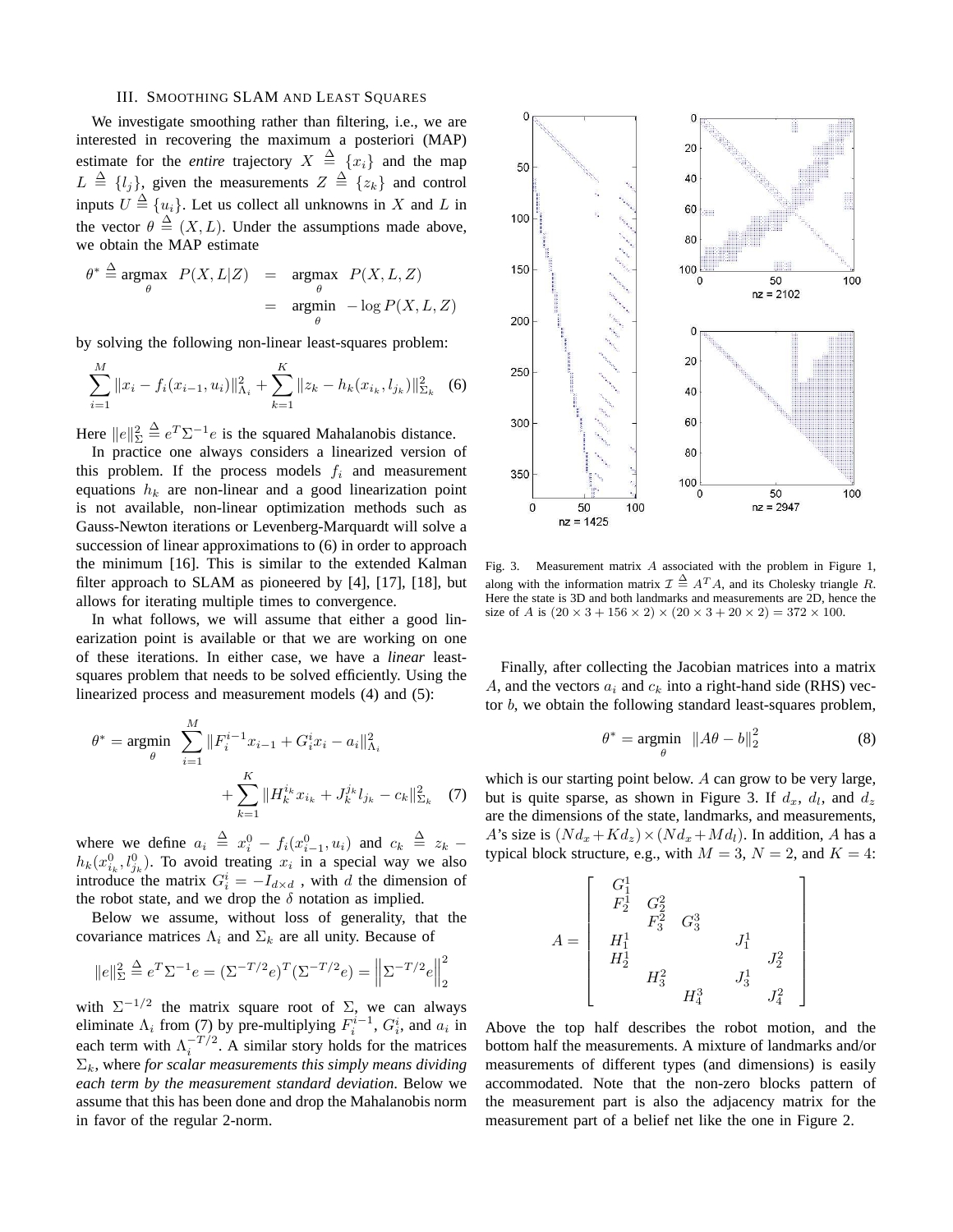### IV. CHOLESKY AND QR FACTORIZATION

In this section we briefly review Cholesky and QR factorization and their application to the full rank linear leastsquares (LS) problem in (8). The exposition closely follows [19], which can be consulted for a more in-depth treatment.

For a full-rank  $m \times n$  matrix A, with  $m \ge n$ , the unique LS solution to (8) can be found by solving the *normal equations*:

$$
A^T A \theta^* = A^T b \tag{9}
$$

This is normally done by Cholesky factorization of the *information matrix*  $I$ , defined and factorized as follows:

$$
\mathcal{I} \stackrel{\Delta}{=} A^T A = R^T R \tag{10}
$$

The *Cholesky triangle* R is an upper-triangular  $n \times n$  matrix<sup>1</sup> and is computed using *Cholesky factorization*, a variant of LU factorization for symmetric positive definite matrices. It runs in  $n^3/3$  flops. After this,  $\theta^*$  can be found by solving

first 
$$
R^T y = A^T b
$$
 and then  $R\theta^* = y$ 

by back-substitution. The entire algorithm, including computing half of the symmetric  $A^T A$ , requires  $(m + n/3)n^2$  flops.

For the example of Figure 1, both  $\mathcal I$  and its Cholesky triangle  $R$  are shown alongside  $A$  in Figure 3. Note the very typical block structure of  $\mathcal I$  when the columns of  $A$  are ordered in the canonical way, i.e., trajectory  $X$  first and then map  $L$ :

$$
\mathcal{I} = \left[ \begin{array}{cc} A_X^T A_X & \mathcal{I}_{XL} \\ \mathcal{I}_{XL}^T & A_L^T A_L \end{array} \right]
$$

Here  $\mathcal{I}_{XL} \triangleq A_X^T A_L$  encodes the correlation between robot states  $X$  and map  $L$ , and the diagonal blocks are band-limited.

An alternative to Cholesky factorization that is both more accurate and numerically stable is to proceed via QRfactorization *without* computing the information matrix I. Instead, we compute the QR-factorization of A itself along with its corresponding RHS:

$$
Q^T A = \left[ \begin{array}{c} R \\ 0 \end{array} \right] \quad Q^T b = \left[ \begin{array}{c} d \\ e \end{array} \right]
$$

Here Q is an  $m \times m$  orthogonal matrix, and R is the upper-triangular Cholesky triangle. The preferred method for factorizing a dense matrix A is to compute R column by column, proceeding from left to right, using Householder reflections to zero out all non-zero elements below the diagonal. The orthogonal matrix  $Q$  is not usually formed: instead, the transformed RHS  $Q^T b$  is computed by appending b as an extra column to  $A$ . Because the  $Q$  factor is orthogonal, we have:

$$
||A\theta - b||_2^2 = ||Q^T A\theta - Q^T b||_2^2 = ||R\theta - d||_2^2 + ||e||_2^2
$$

Clearly,  $||e||_2^2$  will be the least-squares residual, and the LS solution  $\theta^*$  can be obtained by solving the square system

$$
R\theta = d \tag{11}
$$

via back-substitution. The cost of QR LS is dominated by the cost of the Householder reflections, which is  $2(m - n/3)n^2$ .

Comparing QR with Cholesky factorization, we see that both algorithms require  $O(mn^2)$  operations when  $m \gg n$ , but that QR-factorization is a factor of 2 slower. However, this is only for *dense* matrices: if A is *sparse*, as is the case in the SLAM problem, QR factorization becomes quite competitive.

## V. A GRAPHICAL MODEL PERSPECTIVE

Cholesky or QR factorization are most often used as "black box" algorithms, but in fact they are surprisingly similar to much more recently developed methods for inference in graphical models [15]. Taking a graphical model view on SLAM exposes its sparse structure in full, and shows how sparse factorization methods in this context operate on a graph.

When examining the correlation structure of the problem it is better to eliminate Z and consider the *undirected* graph that encodes the correlations between the unknowns  $\theta$  only. In [7], [8] this view is taken to expose the correlation structure inherent in the *filtering version* of SLAM. It is shown there that inevitably, when marginalizing out the past trajectory  $X_{1:m-1}$ , the information matrix becomes completely dense. Hence, the emphasis in these approaches is to selectively remove links to reduce the computational cost of the filter, with great success.

In contrast, in this paper we consider the graph associated with the *smoothing* information matrix  $\mathcal{I} \triangleq A^T A$ , which does *not* become dense, as past states are never marginalized out. In particular, the objective function in Equation 6 corresponds to a pairwise Markov random field (MRF) [20], [21] through the Hammersley-Clifford theorem [20]. The nodes in the MRF correspond to the robot states and the landmarks, and links represent either odometry or landmark measurements. The resulting bipartite graph corresponding to the example of Figure 1 is shown in Figure 4.

Both QR and Cholesky factorization *eliminate* one variable at a time, starting with  $\theta_1$ , corresponding in the leftmost column of either  $A$  or  $I$ . The result of the elimination is that  $\theta_1$  is now expressed as a linear combination of all other unknowns  $\theta_{i>1}$ , with the coefficients residing in the corresponding row  $R_1$  of R. In the process, however, new dependencies are introduced between all variables connected to  $\theta_1$ , which causes edges to be added to the graph. The next variable is then treated in a similar way, until all variables have been eliminated. This is exactly the process of moralization and triangulation familiar from graphical model inference. The result of eliminating all variables is a chordal graph, shown for our example in Figure 4b.

*The single most important factor to good performance is the order in which variables are eliminated*. Different variable orderings can yield dramatically more or less *fill-in*, defined as the amount of edges added into the graph. As each edge added corresponds to a non-zero in the Cholesky triangle R, both the cost of computing  $R$  and back-substitution is heavily dependent on how much fill-in occurs. Unfortunately, finding an optimal ordering is NP-complete. Discovering algorithms that approximate the optimal ordering is an active research

 $1$ Some treatments, including [19], define the Cholesky triangle as the lowertriangular matrix  $G = R^T$ , but the other convention is more convenient here.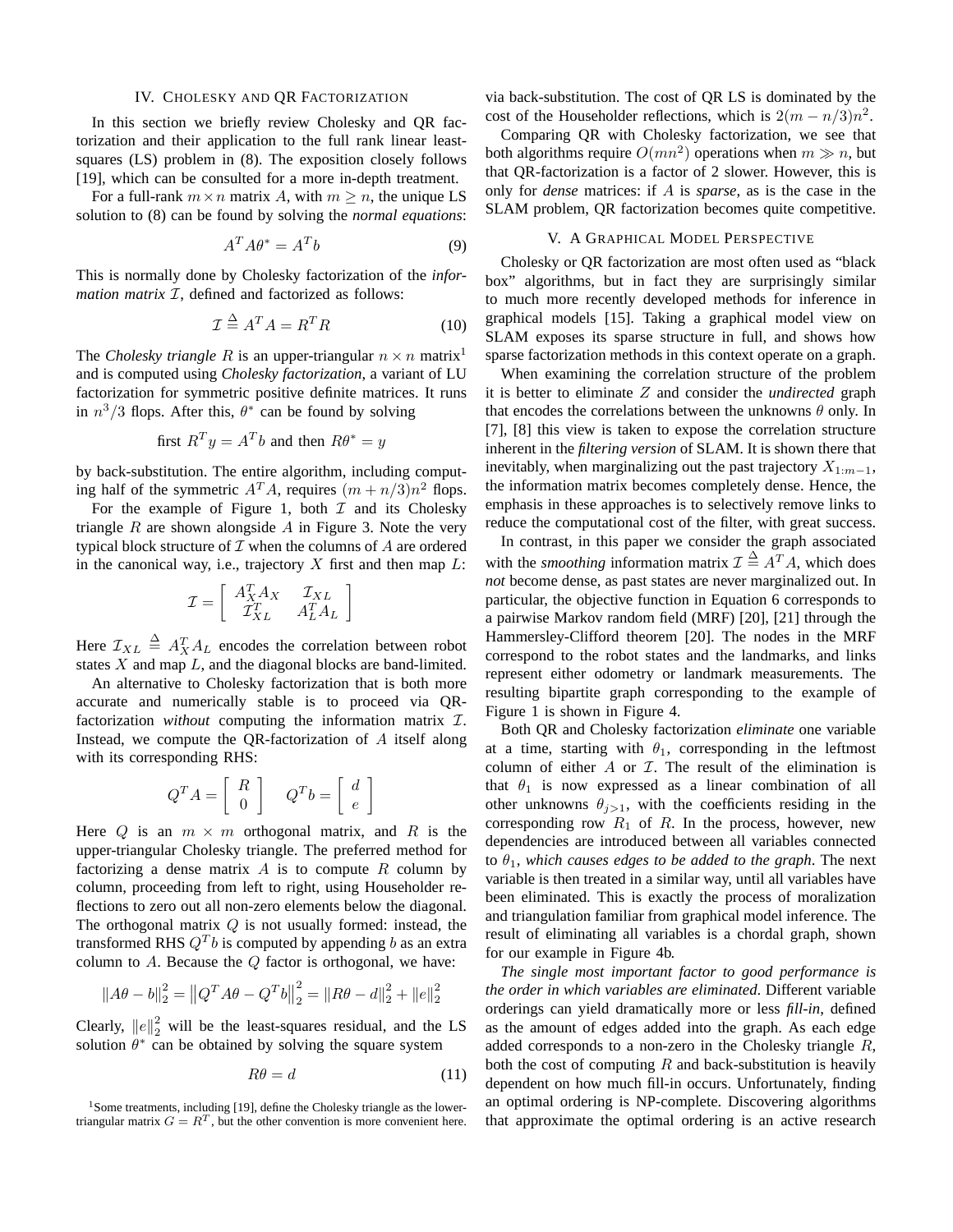

Fig. 4. a) The graph of the Markov random field of the associated SLAM problem from Figure 1. b) The triangulated graph: each edge corresponds to a nonzero in the Cholesky triangle  $R$ . c) The corresponding elimination tree showing how the state and landmarks estimates will be computed via back-substitution: the root is computed first - in this case a landmark near the top left - after which the computation progresses further down the tree.

area in linear algebra. A popular method for medium-sized problems is *colamd* [22]*.* However*,* as we will show in Section VII, using domain knowledge can do even better.

A data structure that underlies many of these approximate column ordering algorithms is the *elimination tree*. It is defined as a depth-first spanning tree of the chordal graph after elimination, and is useful in illustrating the flow of computation during the back-substitution phase. The elimination tree corresponding to our example, for a good column ordering, is shown in Figure 4c. The root of the tree corresponds to the last variable  $\theta_n$  to be eliminated, which is the first to be computed in back-substitution (Equation 11). Computation then proceeds down the tree, and while this is typically done in reverse column order, variables in disjoint subtrees may be computed in any order. In fact, if one is only interested in certain variables, there is no need to compute any of the subtrees that do not contain them. The elimination tree is also the basis for multifrontal QR methods [23], which we have also evaluated in our simulations below.

## VI. SQUARE ROOT SAM

A batch-version of *square root information smoothing and mapping* is straightforward and a completely standard way of solving a large, sparse least-squares problem:

- 1) Build the measurement matrix  $A$  and the RHS  $b$  as explained in Section III.
- 2) Find a good column ordering p, and reorder  $A_p \stackrel{p}{\leftarrow} A$
- 3) Solve  $\theta_p^*$  = argmin  $\theta \|A_p \theta_p b\|_2^2$  $\frac{2}{2}$  using either the Cholesky or QR factorization method from Section IV
- 4) Recover the optimal solution by  $\theta \leftarrow^{r} \theta_p$ , with  $r = p^{-1}$

In tests we have obtained the best performance with sparse LDL factorization [24], a variant on Cholesky factorization that computes  $\mathcal{I} = LDL^T$ , with D a diagonal matrix and L a lower-triangular matrix with ones on the diagonal.

We have also experimented with finding better, SLAM specific column re-orderings. A simple idea is to use a standard method such as *colamd*, but have it work on the sparsity pattern of the blocks instead of passing it the original measurement matrix A. This amounts to working directly with the bipartite MRF graph from Section V, making accidental zeros due to the linearization invisible. Surprisingly, as we will show, the symbolic factorization on this restricted graph yields *better* column orderings.

## *Incremental* <sup>√</sup> *SAM*

In a robotic mapping context, an incremental version of the above algorithm is of interest. It is well known that factorizations can be updated incrementally. One possibility is to use a rank 1 Cholesky update, a standard algorithm that computes the factor R' corresponding to a  $\mathcal{I}' = \mathcal{I} + aa^T$ , where  $a^T$ is a new row of the measurement matrix A. However, these algorithms are typically implemented for dense matrices only, and it is imperative that we use a sparse storage scheme for optimal performance. While sparse Cholesky updates exist, they are relatively complicated to implement. A second possibility, easy to implement and suited for sparse matrices, is to use a series of Givens rotations (see [19]) to eliminate the non-zeros in the new measurement rows one by one.

A third possibility, which we have adopted for the simulations below, is to update the matrix  $\mathcal I$  and simply use a full Cholesky (or LDL) factorization. QR factorization is more accurate and has better numerical properties, but a Cholesky or LDL factorization can be corrected with one linear update step to achieve the same accuracy, if required.

Because the entire measurement history is implicit in  $\mathcal{I}$ , one does not need to factorize at every time-step. At any time during an experiment, however, the map and/or trajectory can be computed by a simple factorization and back-substitution, e.g., for visualization and/or path planning purposes.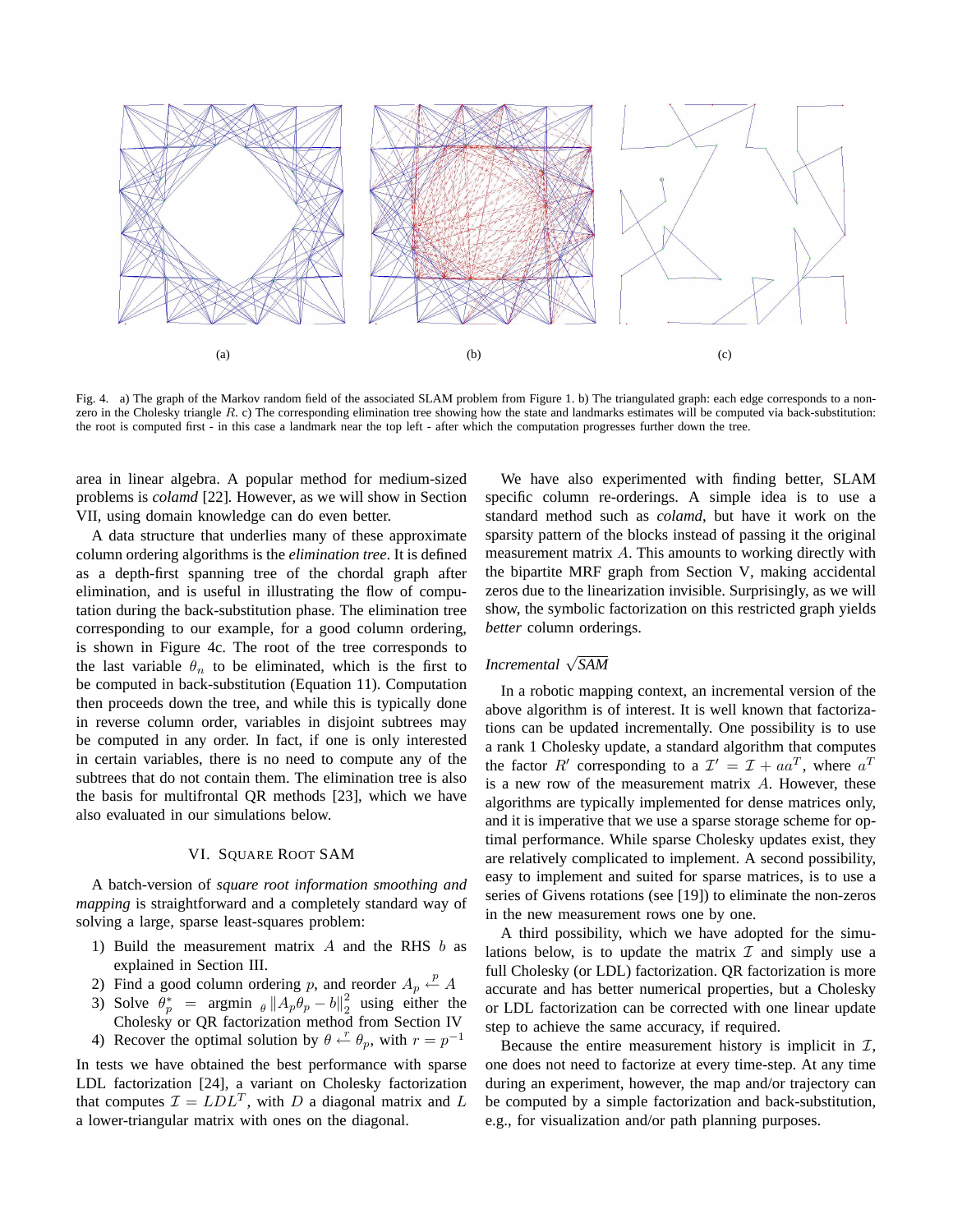|     |                | : 1 |  |
|-----|----------------|-----|--|
| 14. |                |     |  |
|     | $\mathcal{A}$  |     |  |
|     | $\mathbb{H}^1$ |     |  |

Fig. 5. A synthetic environment with 500 landmarks along with a 1000-step random walk trajectory, corresponding to 14000 measurements taken.

| М    | N    | none  | ldl   | chol  | mfgr   | qr     |
|------|------|-------|-------|-------|--------|--------|
| 200  | 180  | 0.031 | 0.062 | 0.092 | 0.868  | 1.685  |
|      | 500  | 0.034 | 0.062 | 0.094 | 1.19   | 1.256  |
|      | 1280 | 0.036 | 0.068 | 0.102 | 1.502  | 1.21   |
|      | 2000 | 0.037 | 0.07  | 0.104 | 1.543  | 1.329  |
| 500  | 180  | 0.055 | 0.176 | 0.247 | 2.785  | 11.92  |
|      | 500  | 0.062 | 0.177 | 0.271 | 3.559  | 8.43   |
|      | 1280 | 0.068 | 0.175 | 0.272 | 5.143  | 6.348  |
|      | 2000 | 0.07  | 0.181 | 0.279 | 5.548  | 6.908  |
| 1000 | 180  | 0.104 | 0.401 | 0.523 | 10.297 | 42.986 |
|      | 500  | 0.109 | 0.738 | 0.945 | 12.112 | 77.849 |
|      | 1280 | 0.124 | 0.522 | 0.746 | 14.151 | 35.719 |
|      | 2000 | 0.126 | 0.437 | 0.657 | 15.914 | 25.611 |

Fig. 6. Averaged simulation results over 10 tries, in seconds, for environments with various number of landmarks  $N$  and simulations with trajectory lengths M. The methods are discussed in more detail in the text. The *none* method corresponds to doing no factorization and measures the overhead.

## VII. INITIAL FINDINGS AND SIMULATION RESULTS

## *A. Batch* <sup>√</sup> *SAM*

We have experimented at length with different implementations of Cholesky, LDL, and QR factorization to establish which performed best. All simulations were done in MATLAB on a 2GHz. Pentium 4 workstation running Linux. Experiments were run in synthetic environments like the one shown in Figure 5, with 180 to 2000 landmarks, for trajectories of length 200, 500, and 1000. Each experiment was run 10 times for 5 different methods:

- *none*: no factorization performed
- *ldl*: Davis' sparse LDL factorization [24]
- *chol*: MATLAB built-in Cholesky factorization
- *mfqr*: multifrontal QR factorization [23]
- *qr*: MATLAB built in QR factorization

The results are summarized in Figure 6. We have found that, under those circumstances,

1) The freely available sparse LDL implementation by T. Davis [24] beats MATLAB's built-in Cholesky factorization by about 30%.

- 2) In MATLAB, the built-in Cholesky beats QR factorization by a large factor.
- 3) Multifrontal QR factorization is better than MATLAB's QR, but still slower than either Cholesky or LDL.
- 4) While this is not apparent from the table, using a good column ordering is *much* more important than the choice of factorization algorithm.

The latter opens up a considerable opportunity for original research in the domain of SLAM, as we found that injecting even a small amount of domain knowledge into that process yields immediate benefits. To illustrate this, we show simulation results for a length 1000 random walk in a 500 landmark environment, corresponding to Figure 5. Both  $\mathcal I$  and R are shown in Figure 7 for the canonical (and detrimental) ordering with states and landmarks ordered consecutively. The dramatic reduction in fill-in that occurs when using a good reordering is illustrated by Figure 8, where we used *colamd* [22]. Finally, when we use the block-oriented ordering heuristic from Section VI, the fill-in drops by another factor of 2.

## *B. Incremental* <sup>√</sup> *SAM*

We also compared the performance of an incremental verwe also compared the performance of an incremental version of  $\sqrt{SAM}$ , described in Section VI, with a standard EKF implementation by simulating 500 time steps in a synthetic environment with 2000 landmarks. The results are shown in Figure 10. The factorization of  $\mathcal I$  was done using sparse LDL [24], while for the column ordering we used *symamd* [22], a version of *colamd* for symmetric positive definite matrices.

Smoothing *every time step* becomes cheaper than the EKF when the number of landmarks  $N$  reaches 600. At the end, with  $N = 1, 100$ , each factorization took about 0.6 s., and the slope is nearly linear over time. In contrast, the computational requirements of the EKF increase quadratically with  $N$ , and by the end each update of the EKF took over a second.

As implementation independent measures, we have also plotted  $N^2$ , as well as the number of non-zeros  $nnz$  in the Cholesky triangle  $R$ . The behavior of the latter is exactly opposite to that of the EKF: when new, unexplored terrain is encountered, there is almost no correlation between new features and the past trajectory and/or map, and nnz stays almost constant. In contrast, the EKF's computation is not affected when re-entering previously visited areas -closing the loop- whereas that is exactly when  $R$  fill-in occurs.

We have reason to belief that these results can be further improved: profiling of our implementation showed that roughly 2/3 of the time is spent updating  $I$ , which is an artifact of our sparse matrix representation. A compressed row scheme would probably increase the speed by another factor of 2. In addition, incremental QR updating methods should be much faster than doing full factorizations every time.

### VIII. CONCLUSION

In conclusion, we believe square root information smoothing to be of great practical interest to the SLAM community. It recovers the entire trajectory and is exact, and even the decidedly sub-optimal incremental scheme we evaluated behaves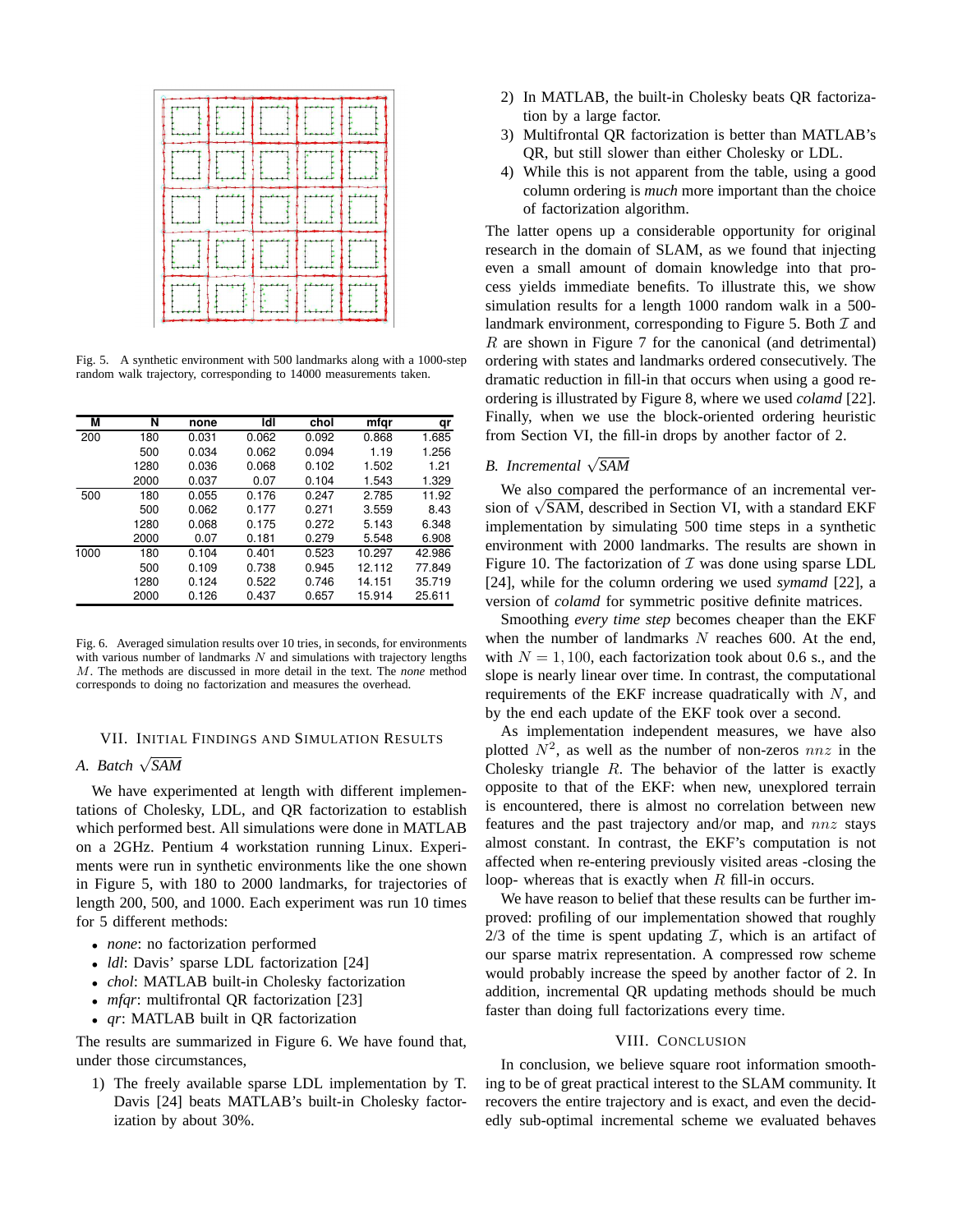

Fig. 7. Original information matrix  $\mathcal I$  and its Cholesky triangle. Note the dense fill-in on the right, linking the entire trajectory to all landmarks.



Fig. 8. Information matrix  $I$  after reordering and its Cholesky triangle. Reordering of columns (unknowns) does not affect the sparseness of  $I$ , but the number of non-zeroes in R has dropped from approximately 2.8 million to about 250 thousand.



Fig. 9. By doing the reordering while taking into account the special block-structure of the SLAM problem, the non-zero count can be eliminated even further, to about 130K, a reduction by a factor 20 with respect to the original R, and substantially less than the 500K entries in the filtering covariance matrix.